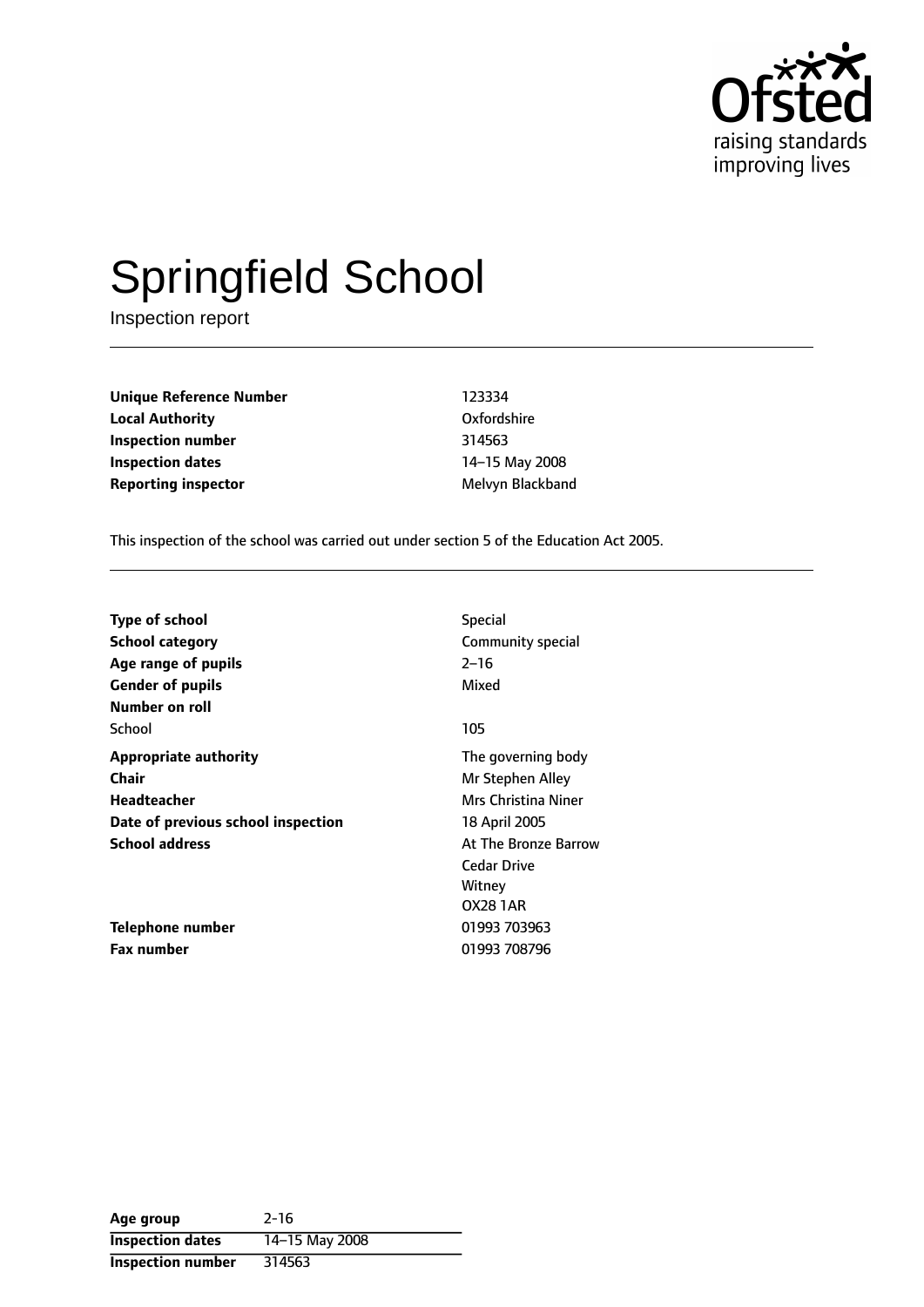.

© Crown copyright 2008

#### Website: www.ofsted.gov.uk

This document may be reproduced in whole or in part for non-commercial educational purposes, provided that the information quoted is reproduced without adaptation and the source and date of publication are stated.

Further copies of this report are obtainable from the school. Under the Education Act 2005, the school must provide a copy of this report free of charge to certain categories of people. A charge not exceeding the full cost of reproduction may be made for any other copies supplied.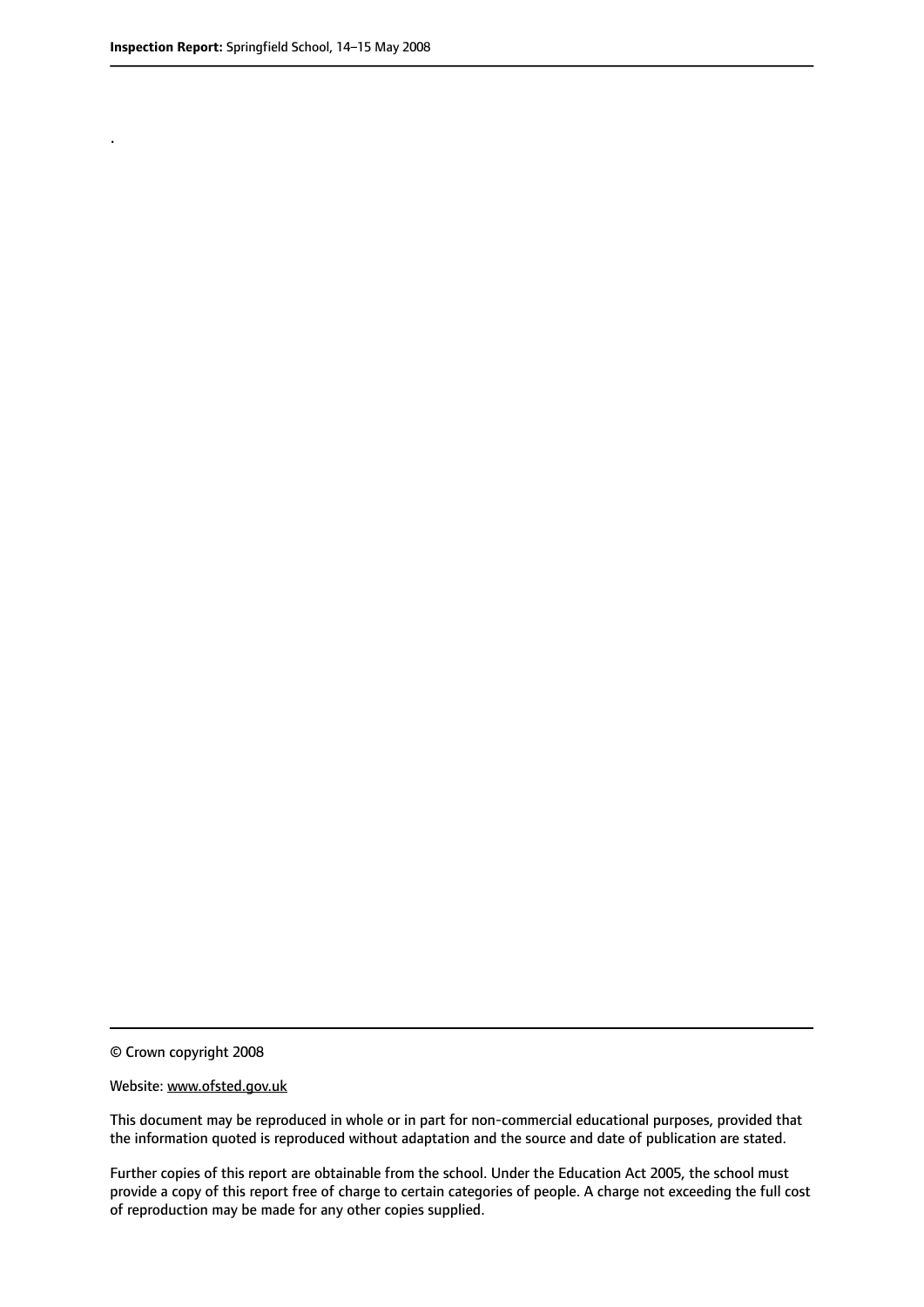# **Introduction**

The inspection was carried out by an Additional Inspector.

## **Description of the school**

Springfield School provides for pupils with severe and profound and multiple learning difficulties and for a significant number of pupils with additional complex needs such as autism. The school is on two sites, which are co-located with mainstream schools. The primary site shares purpose built accommodation with the mainstream primary school. Although the schools have separate classrooms there are some shared facilities and resources. In addition, there is a fully integrated nursery which is jointly staffed from both schools. Secondary aged pupils are based in premises which are close to the primary site, but in the grounds of a secondary mainstream school. Most learners are of White British heritage. There are four times as many boys as girls.

#### **Key for inspection grades**

| Grade 1 | Outstanding  |
|---------|--------------|
| Grade 2 | Good         |
| Grade 3 | Satisfactory |
| Grade 4 | Inadequate   |
|         |              |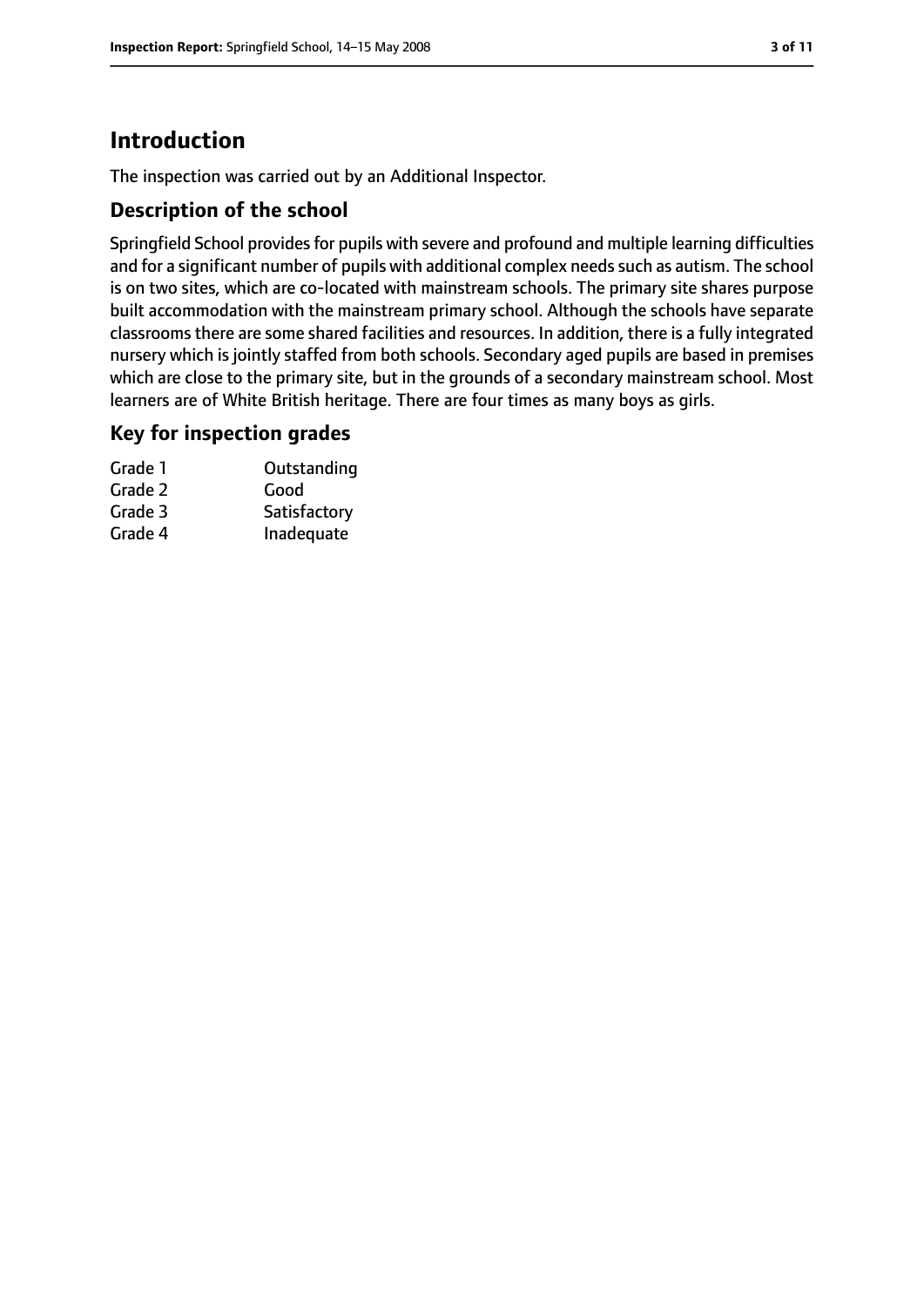# **Overall effectiveness of the school**

#### **Grade: 2**

Springfield is a good school. All pupils make outstanding gains in their personal development. Parents are happy for their children to attend, knowing that they will be well cared for and that the school has high expectations of their success. One parent's comment was typical: 'It is a pleasure to send our children to Springfield School.' Pupils feel secure and well supported. They learn well how to remain healthy, to keep themselves safe and to take responsibility for their own behaviour. They value the school and this is evident through the very good relationships they have with staff and the good attendance of most pupils.

Most pupils, including the minority of girls, achieve well in their studies and a few make excellent progress. Children in the Foundation Stage get off to a good start and pupils continue to make good progress throughout the school. Pupils develop outstandingly positive attitudes to learning and the confidence to tackle new work. This underpins their good achievement. Teachers manage the pupils' behaviour exceptionally well and this is a significant strength of the school. The school has effectively developed its provision for pupils with autism since the previous inspection and these pupils also make good progress.

Teaching throughout the school is good. Lessons are generally interesting and well managed. The pupils enjoy their lessons and respond by trying their best. The procedures for the assessment and recording of pupils' progress are excellent. As a result, teachers are able to set challenging and specific learning targets. This in turn means that they effectively tailor activities to meet the learning styles and abilities of each pupil. The effectiveness of educational support and guidance is restricted, however, because individual learning targets are sometimes not made clear enough to the pupils. As a result, they are unsure about how to improve their work.

The pupils follow a good curriculum and their learning is enriched by the many opportunities they have to interact with the community. The basic skills of literacy, numeracy and information and communications technology (ICT) are developed well. Older pupils receive good quality work related learning. Almost all Year 11 pupils, for example, who left school last year were able to extend their education on suitable college courses. There are successful and developing arrangements between the mainstream primary school and Springfield to promote the integration of pupils from both schools. Links with the secondary school are not as well developed.

Since the previous inspection, the headteacher and senior staff have made substantial improvements to their procedures for monitoring and evaluating the school's work. As a result, they have a good overview of provision and clear plans for continuing school improvement. Assessment procedures now provide the school's leaders with accurate information on the pupils' performance. This enables them to track and analyse pupils' achievements with much more certainty than at the time of the previous report. The monitoring system however does not always respond quickly enough to changing circumstances. For instance, the data on the pupils overall achievement is reviewed only twice during the year. The governors of the school have significantly improved the quality of their strategic management. The school now monitors and evaluates its own work accurately. It is well set to build on the good progress made since the last inspection and there is a good capacity further to improve provision.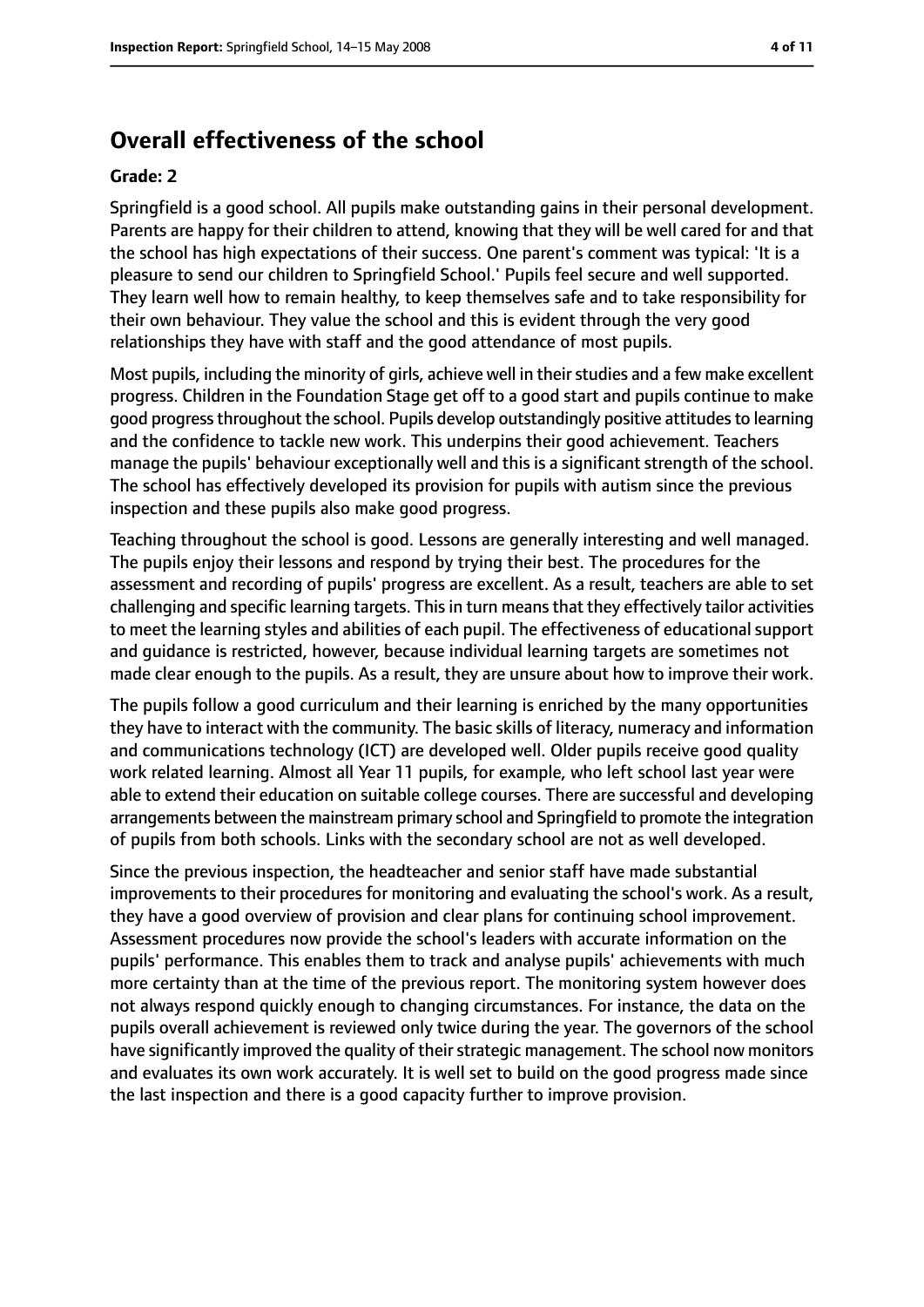## **Effectiveness of the Foundation Stage**

#### **Grade: 2**

Many of the children enter the school with levels of attainment generally well below those expected of children of this age. They make good progress in acquiring new knowledge and understanding and outstanding progress in their personal development. Teachers and support staff know the children very well. They make good use of assessment strategies to adapt activities to meet the needs of each child. As a result, the children enjoy their work and try their best. The classrooms are calm, happy places because the children feel safe and routines are well established. For instance, staff in the Reception class clearly signify changes of activity by singing specific made up rhymes. The nursery-aged children are taught in the same room as those children from the mainstream provision. This enables the children on some occasions to work and play together. These arrangements, which are still capable of further development, are effective in developing children's social skills and attitudes to learning. The Foundation Stage is well led and managed. There are good procedures for children's transition into the main school.

#### **What the school should do to improve further**

- Establish consistent procedures to inform pupils how well they are doing and how to improve their work further.
- Carry out more regular monitoring of pupils' overall achievement levels so as quickly identify any pupil in need of support.

## **Achievement and standards**

#### **Grade: 2**

Most pupils achieve well and a few make outstanding progress in the basic skills of communication, literacy and numeracy. The pupils make better progress when they are well informed about how to improve their work. Because of their learning difficulties, most are not able to achieve the standards expected in mainstream schools and standards are exceptionally low. However, they make good progress throughout their school career. By Year 11, all the pupils reach their potential by gaining a range of nationally accredited Unit Awards. All groups of pupils perform equally well in all subjects, whatever their needs. Pupils with additional complex needs, such as those with autistic spectrum conditions and communication difficulties, achieve well because of the good support they receive, which helps them to overcome the barriers to their learning. All the pupils make excellent progress in meeting challenging targets for their personal development.

## **Personal development and well-being**

#### **Grade: 1**

The pupils' excellent progress in all aspects of personal development reflects the school's strong emphasis on moral and social values. Their behaviour is outstanding. Pupils know what is expected from them within the school's calm and supportive atmosphere. This is particularly important for pupils with autistic spectrum conditions, who generally make excellent gains in their self-confidence and ability to relate to others. Pupils respond very well to the challenging personal targets in their individual education plans (IEPs). As a result, they gradually develop a clear understanding of acceptable behaviour. The pupils are very considerate, for example, to other pupils and staff. Pupils are adamant that there is no bullying or intimidation at school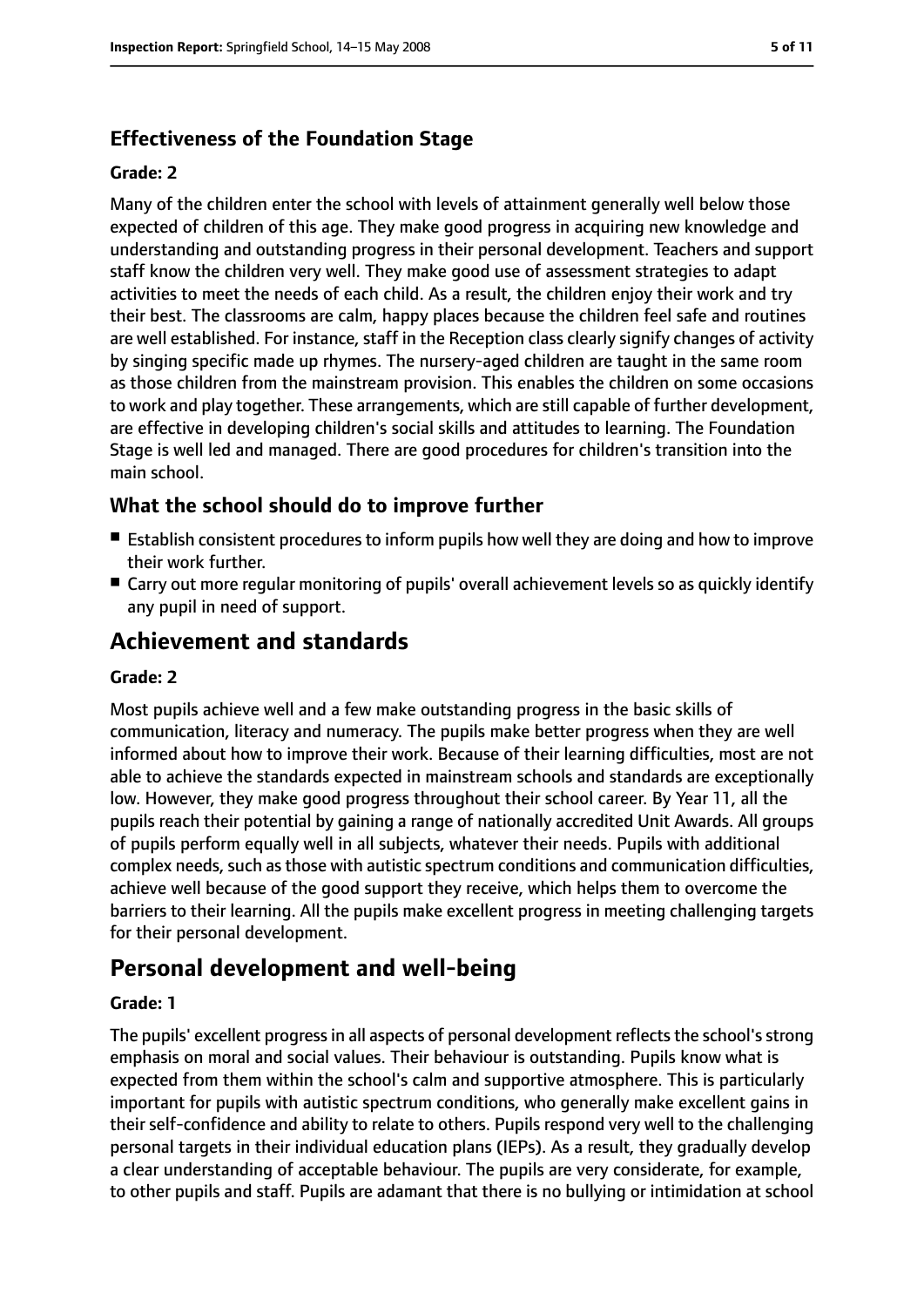and one commented, 'We care for each other.' They have an outstanding commitment to the school as a community in which they all share. Their good progress in basic skills and in work related learning means that they are very well prepared for when they leave school.

Pupils are enthusiastic about their school and parents confirm that their children really enjoy their learning. This is reflected in the pupils' good attendance and very good attitudes to learning, both of which have a substantial impact on their achievements.

## **Quality of provision**

#### **Teaching and learning**

#### **Grade: 2**

Teaching and learning are good. Teachers and their assistants work in very effective teams and they have an excellent understanding of their pupils' learning needs. Planning for lessons is good, because teachers work from clear schemes of work. Teachers and their staff effectively record all the small steps in the progress of each individual pupil and consequently they are able to create challenging learning targets. However, they do not always fully inform their pupils about how to improve their work and this sometimes slows down the pace of learning. Individual pupils receive a high level of support when necessary. As a result, pupils become much more confident in attempting new things and this has a positive impact on their achievement. Pupils with communication difficulties and those with profound and multiple difficulties are able to take a full part in classroom activities because staff provide good visual clues and make good use of facilities to enable them to learn through sensory experiences. Pupils like their teachers and the support staff and so respond well in lessons. Pupils understand and respond well to the clear routines, and this assists in keeping a strong focus on learning.

#### **Curriculum and other activities**

#### **Grade: 2**

There is good breadth and balance of learning programmes throughout the school and teachers' long term planning is effective. The pupils' enhance their learning well through a range of extra activities and there are frequent visits and events, which support the pupils' understanding of their own and other cultures and teach them that new things can be learned in a variety of situations. This adds considerably to the pupils' enjoyment of school. Those with additional difficulties are fully included in activities. Higher ability pupilsin the primary department benefit from their inclusion in some lessons in the co-located mainstream school. The school is enthusiastic to develop links further, especially since integration opportunities between the secondary department and the neighbouring high school are not as well developed as in the primary department.

Programmes in personal, health, and social education (PHSE) have a significant impact on the development of pupils' personal skills. The arrangements for vocational and work related learning are good since pupils are given many opportunities to gain work experience and to follow courses which lead to nationally approved qualifications. This provides an effective bridge to further study when they leave school.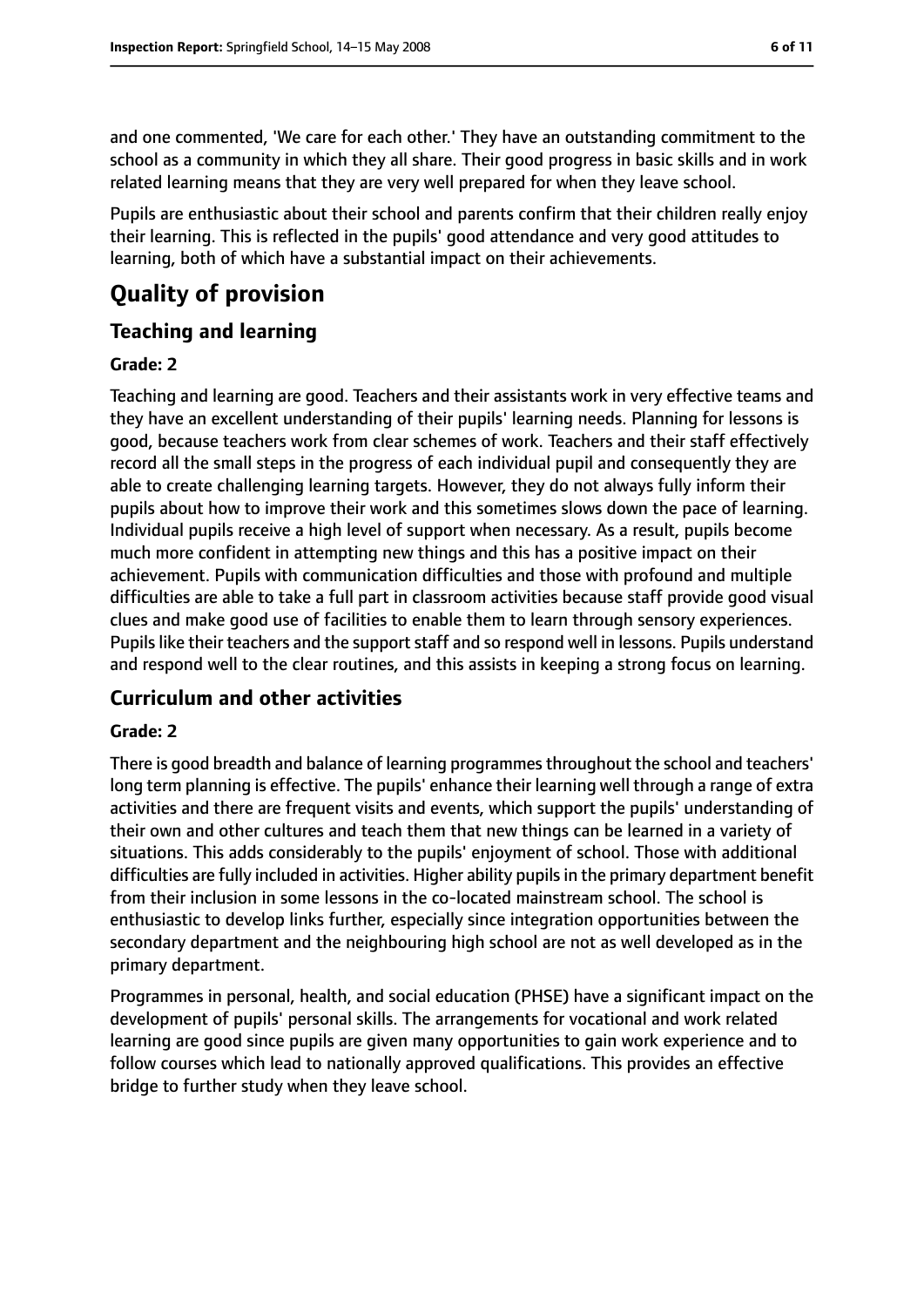#### **Care, guidance and support**

#### **Grade: 2**

There are rigorous standards in child protection procedures and risk assessments and these help to ensure the school is a safe and happy place. The pupils make excellent progress in their social and moral skills because of very strong behaviour management and the excellent support from all staff members. This is an outstanding strength of the school. The high number of parents who returned questionnaires generally praised the school for its positive impact on their children's lives. The pupils with additional communication and behavioural difficulties are very well supported. As a result, over time, they make outstanding progress in their personal skills. However, teachers do not consistently do enough to make sure that pupils know how well they are doing or how to improve their work.

## **Leadership and management**

#### **Grade: 2**

Since the previous inspection, the headteacher and senior staff have developed strategies to help them maintain improvements in teaching and the curriculum and pupils' achievement is better as a result. Senior staff have established secure procedures to ensure that the pupils' progress is monitored and tracked, although this is not yet completed frequently enough. Communication within the school is good and the high quality of professional training is effectively linked to procedures for managing the performance of teachers and other staff. This has made a significant contribution to improving the consistency of teaching and, in turn, the pupils' good achievement. Resources are used well and the school gives good value for money. The governing body has become more effective than at the time of the previous inspection in monitoring each aspect of the school's performance. Governors now provide an increasing level of challenge and support to the school's leadership.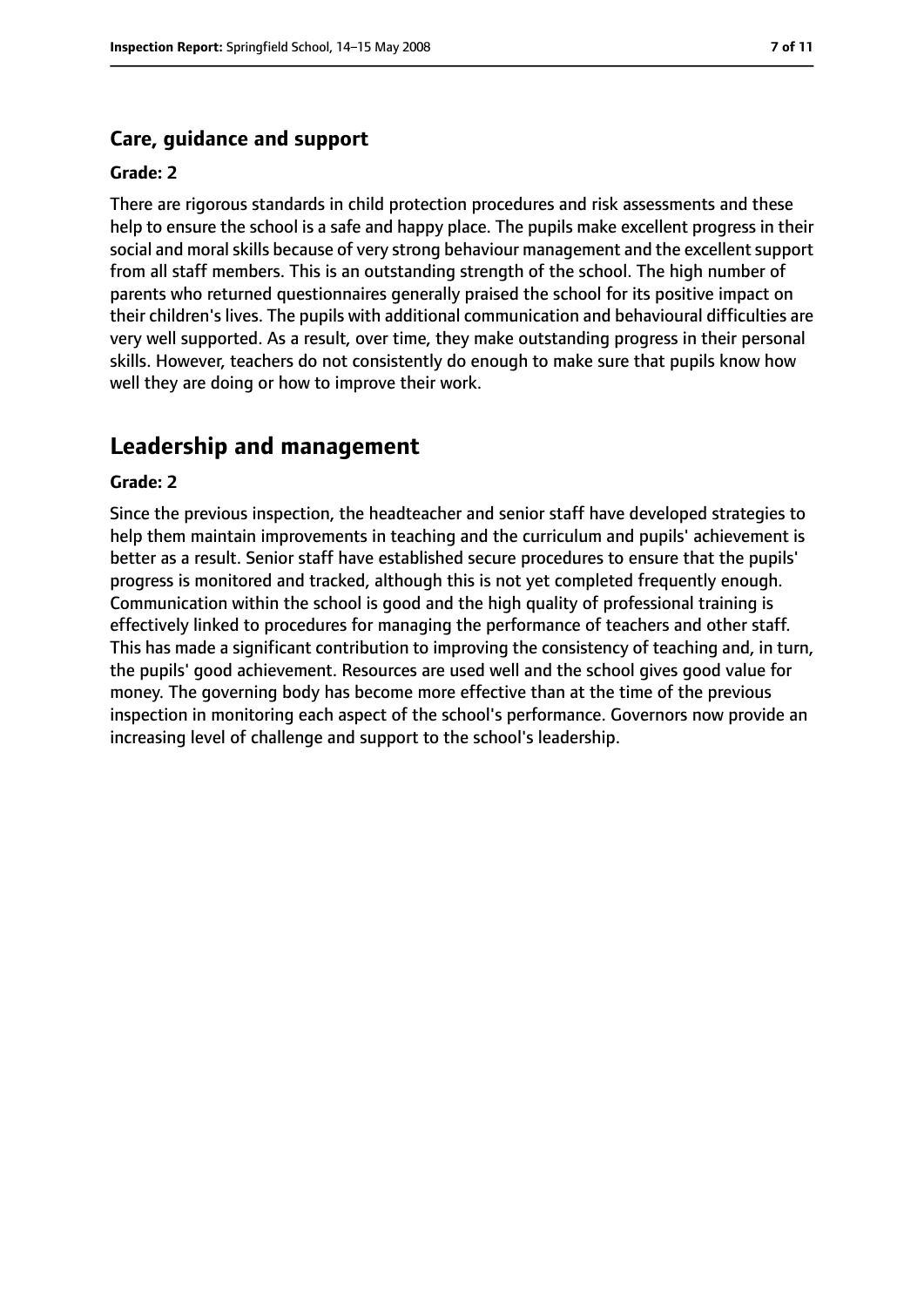**Any complaints about the inspection or the report should be made following the procedures set out in the guidance 'Complaints about school inspection', which is available from Ofsted's website: www.ofsted.gov.uk.**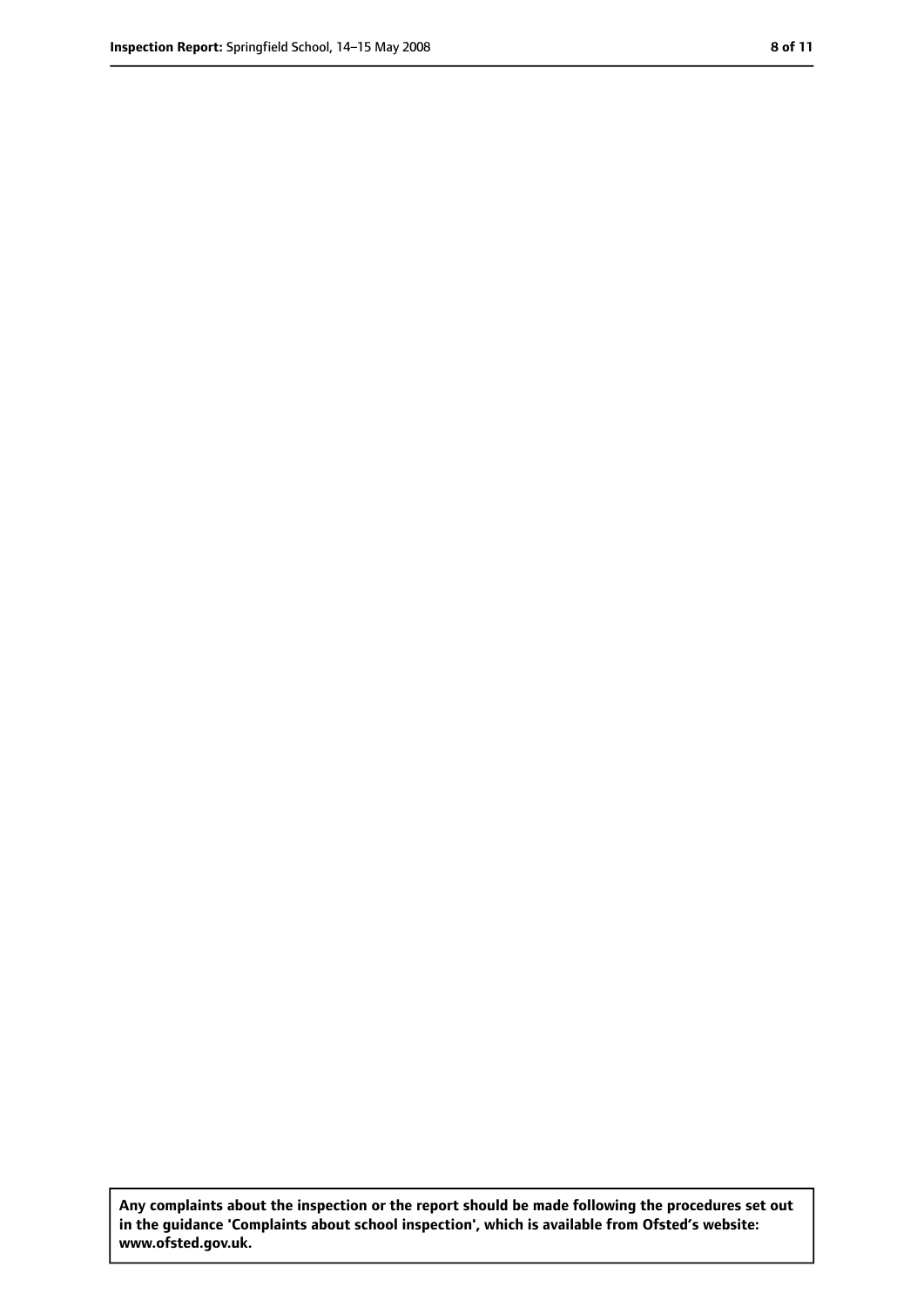#### **Annex A**

# **Inspection judgements**

| $^{\circ}$ Key to judgements: grade 1 is outstanding, grade 2 good, grade 3 satisfactory, and | <b>School</b>  |
|-----------------------------------------------------------------------------------------------|----------------|
| arade 4 inadequate                                                                            | <b>Overall</b> |

## **Overall effectiveness**

| How effective, efficient and inclusive is the provision of education, integrated<br>care and any extended services in meeting the needs of learners? |     |
|------------------------------------------------------------------------------------------------------------------------------------------------------|-----|
| Effective steps have been taken to promote improvement since the last<br>inspection                                                                  | Yes |
| How well does the school work in partnership with others to promote learners'<br>well-being?                                                         |     |
| The effectiveness of the Foundation Stage                                                                                                            |     |
| The capacity to make any necessary improvements                                                                                                      |     |

## **Achievement and standards**

| How well do learners achieve?                                                                               |  |
|-------------------------------------------------------------------------------------------------------------|--|
| The standards <sup>1</sup> reached by learners                                                              |  |
| How well learners make progress, taking account of any significant variations between<br>groups of learners |  |
| How well learners with learning difficulties and disabilities make progress                                 |  |

## **Personal development and well-being**

| How good is the overall personal development and well-being of the<br>learners?                                  |  |
|------------------------------------------------------------------------------------------------------------------|--|
| The extent of learners' spiritual, moral, social and cultural development                                        |  |
| The extent to which learners adopt healthy lifestyles                                                            |  |
| The extent to which learners adopt safe practices                                                                |  |
| How well learners enjoy their education                                                                          |  |
| The attendance of learners                                                                                       |  |
| The behaviour of learners                                                                                        |  |
| The extent to which learners make a positive contribution to the community                                       |  |
| How well learners develop workplace and other skills that will contribute to<br>their future economic well-being |  |

## **The quality of provision**

| How effective are teaching and learning in meeting the full range of the<br>learners' needs?          |  |
|-------------------------------------------------------------------------------------------------------|--|
| How well do the curriculum and other activities meet the range of needs<br>and interests of learners? |  |
| How well are learners cared for, quided and supported?                                                |  |

 $^1$  Grade 1 - Exceptionally and consistently high; Grade 2 - Generally above average with none significantly below average; Grade 3 - Broadly average to below average; Grade 4 - Exceptionally low.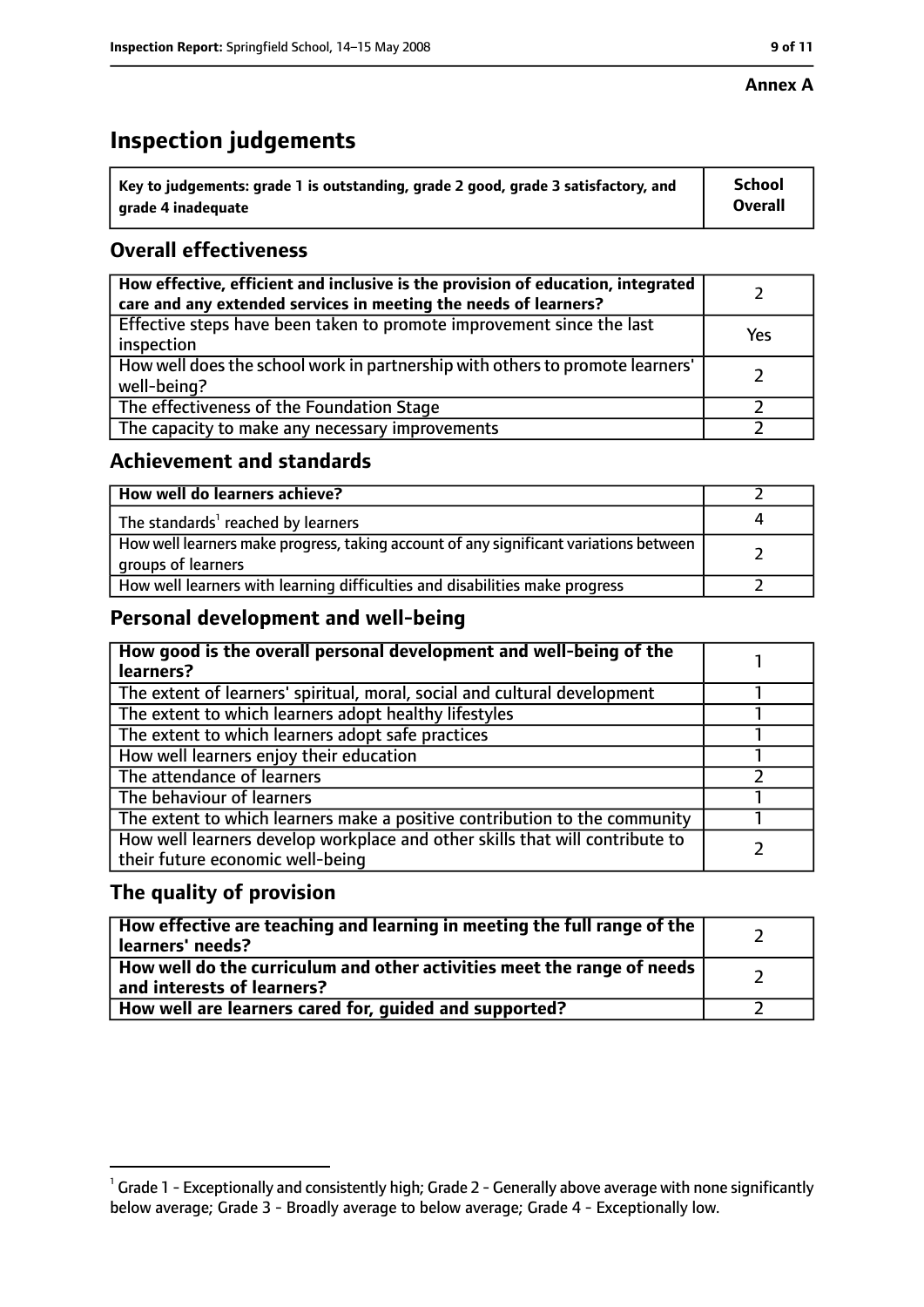# **Annex A**

# **Leadership and management**

| How effective are leadership and management in raising achievement<br>and supporting all learners?                                              |           |
|-------------------------------------------------------------------------------------------------------------------------------------------------|-----------|
| How effectively leaders and managers at all levels set clear direction leading<br>to improvement and promote high quality of care and education |           |
| How effectively leaders and managers use challenging targets to raise standards                                                                 |           |
| The effectiveness of the school's self-evaluation                                                                                               |           |
| How well equality of opportunity is promoted and discrimination tackled so<br>that all learners achieve as well as they can                     |           |
| How effectively and efficiently resources, including staff, are deployed to<br>achieve value for money                                          | 7         |
| The extent to which governors and other supervisory boards discharge their<br>responsibilities                                                  |           |
| Do procedures for safequarding learners meet current government<br>requirements?                                                                | Yes       |
| Does this school require special measures?                                                                                                      | <b>No</b> |
| Does this school require a notice to improve?                                                                                                   | No        |